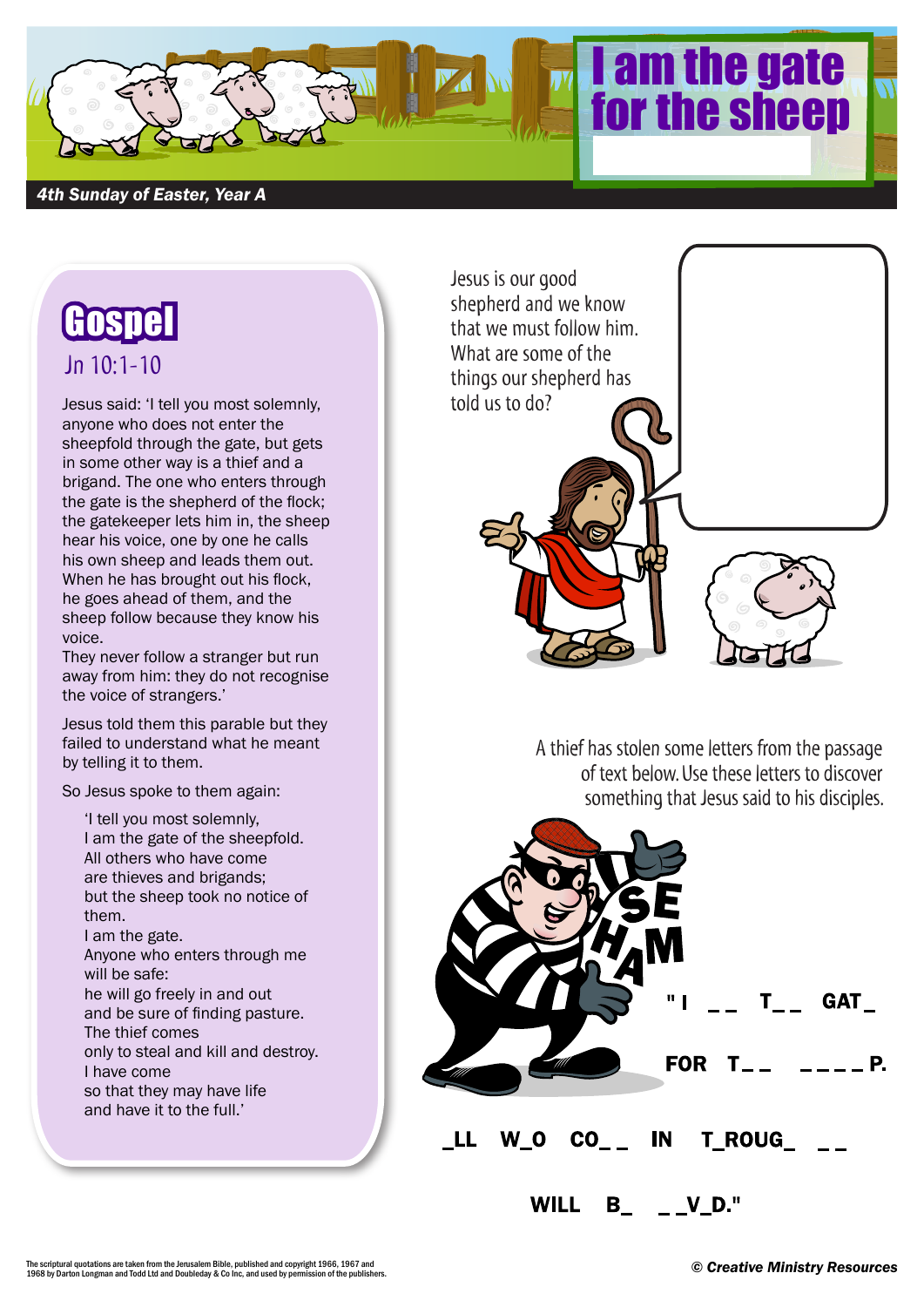

Jesus is our good

shepherd and we know that we must follow him.

## *4th Sunday of Easter, Year A*



 $Jn$  10:1-10

Jesus said: 'I tell you most solemnly, anyone who does not enter the sheepfold through the gate, but gets in some other way is a thief and a brigand. The one who enters through the gate is the shepherd of the flock; the gatekeeper lets him in, the sheep hear his voice, one by one he calls his own sheep and leads them out. When he has brought out his flock, he goes ahead of them, and the sheep follow because they know his voice.

They never follow a stranger but run away from him: they do not recognise the voice of strangers.'

Jesus told them this parable but they failed to understand what he meant by telling it to them.

So Jesus spoke to them again:

'I tell you most solemnly, I am the gate of the sheepfold. All others who have come are thieves and brigands; but the sheep took no notice of them. I am the gate. Anyone who enters through me will be safe: he will go freely in and out and be sure of finding pasture. The thief comes only to steal and kill and destroy. I have come so that they may have life and have it to the full.'